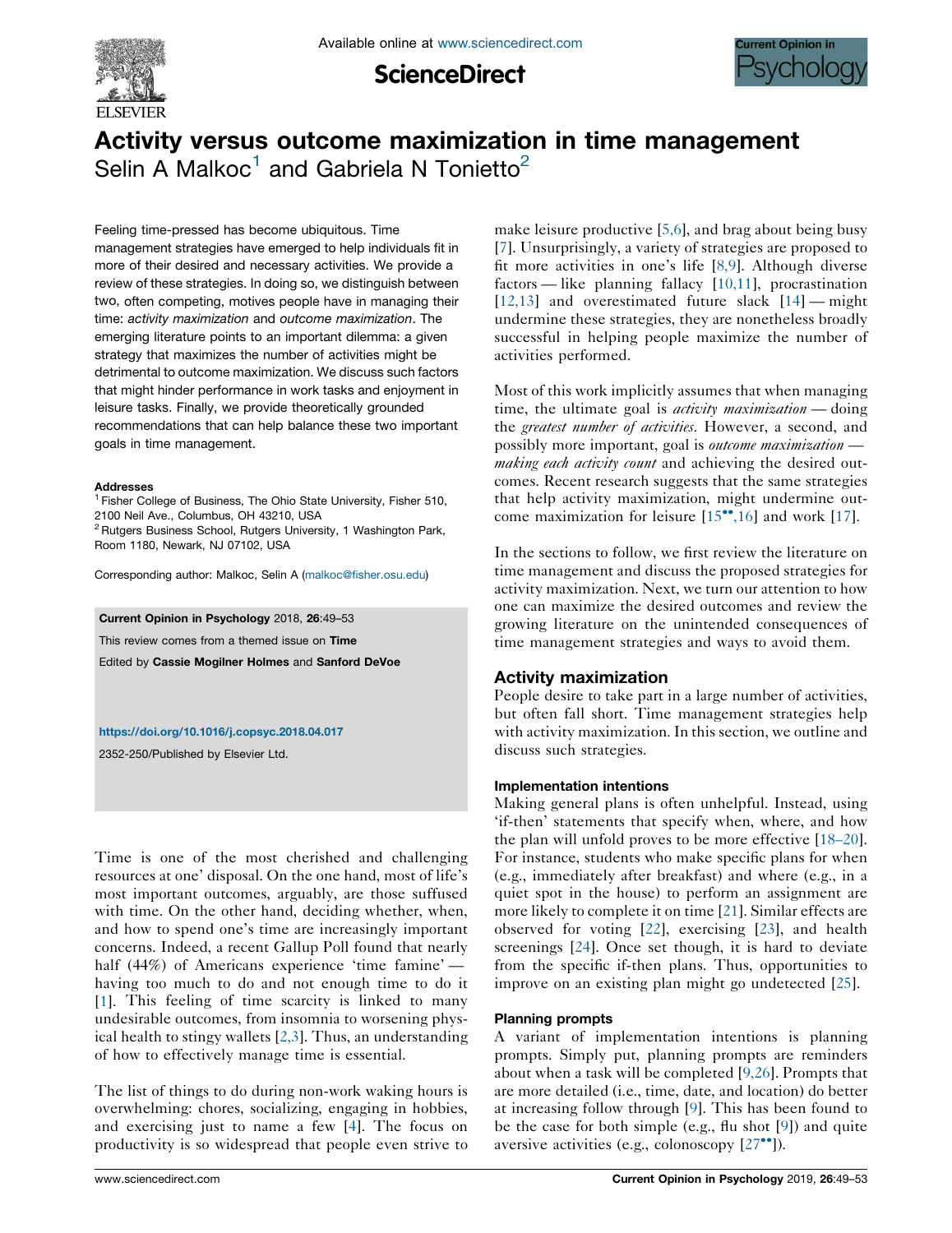#### **Scheduling**

Scheduling is yet another variant of implementation intentions, where specific times are set aside for an activity (e.g., 'at 6pm'), often on a calendar. Scheduling increases the probability of completion for both work [[28\]](#page-3-0) and leisure activities  $[15\text{°}$ . [Importantly,](#page-3-0) a less specific scheduling strategy (e.g., 'after work') is not as effective  $[15$ <sup>...</sup>].

When multiple activities need scheduling, there are two broad strategies: (1) scheduling intermittently, allowing for unscheduled time between activities or (2) scheduling back-to-back, leaving large chunks of unscheduled time. Although these two strategies matter very little for the scheduled activity itself, they have important consequences for unscheduled time. An upcoming scheduled activity tends to loom nearer and makes time feel insufficient  $[29\bullet]$ . As a result, the [unscheduled](#page-3-0) time is used for smaller and less substantial activities. Intermittent scheduling exacerbates this effect because each short interval of unscheduled time possesses a looming future scheduled activity. Conversely, back-to-back scheduling makes the remaining time feel more expansive and allows for initiation of more substantial activities  $[29$ <sup> $\bullet$ </sup>].

### **Deadlines**

Some activities, like extended projects (whether work or leisure), require interim steps to complete. For instance, personal projects like knitting a new blanket require multiple steps over a long period of time. Under such circumstances, setting deadlines are helpful  $[30\degree, 31]$ . In essence, deadlines are hard stops set for completion. The urgency imposed by a deadline increases completion an effect that increases as the deadline nears  $[30\degree]$  $[30\degree]$  $[30\degree]$ .

Note that not all hard stops are the same. Deadlines are a special case of hard stops that signal both a stopping point and a necessary completion time. When the second component is missing, hard stops no longer reinforce completion. For instance, a scheduled task at the end of an hour (i.e., a hard stop for any preceding activity) decreases the likelihood of performing activities within available time  $[29$  $[29$ <sup> $\degree$ </sup>].

## A 'Fresh Start'

Extended activities are not only difficult to complete, but also difficult to initiate. A fresh start (e.g., new year) highlights the end of one period and the beginning of another, leading to increased initiation of challenging and extended activities [32,33, for a [review,](#page-3-0) see 34 — this [issue\]](#page-3-0). Thus, creating temporal landmarks is an important time management tool that is particularly useful in initiating activities that are otherwise elusive.

#### **Multitasking**

When there is absolutely no time to fit in the activities, the last resort is to do multiple activities simultaneously

(i.e., multi-task). People believe that multitasking is an important and desirable ability [35 ] to help [them](#page-3-0) get things done. Not surprisingly, many people multitask at work or during leisure [35 [,36\]](#page-3-0) and indeed complete a larger number of activities.

# Outcome maximization

In addition to maximizing the number of activities, people also desire to maximize the intended outcomes for these activities — for both work and leisure tasks. For work activities — extrinsically motivated, instrumental tasks that are performed out of obligation — the expected outcome is maximizing performance. For leisure activities — intrinsically motivated tasks marked by the pur-suit of pleasure [\[37,38](#page-3-0)] — the expected outcome is maximizing enjoyment. Ironically, the strategies that aid in activity maximization can prove to be harmful for outcome maximization. In this section, we highlight these instances and provide recommendations for maximizing the intended outcome. Since the outcomes diverge, we discuss outcome maximization separately for work and leisure activities.

#### Performance maximization for work activities

Broadly speaking, time management aids performance in the long run  $[39^{\bullet},40,41]$  $[39^{\bullet},40,41]$ . For instance, students who engage in time management obtain higher grades [39 [,40\]](#page-3-0). This line of research examined a combination of behaviors (e.g., scheduling, setting deadlines, and forming plans), and thus cannot tease apart the individual impact of each strategy. In this section, we unpack these multiple strategies.

Schedule less: Tools like scheduling allow for fitting in more activities in a limited time. As such, the temptation is to pack in as many activities as possible in order to complete more activities with increased efficiency. However, this often leads to decreases in performance [\[42](#page-4-0)]. A better approach is to prioritize. Choosing to complete some tasks and abandon less important ones leads not only to better performance, but also to more time savings [\[42](#page-4-0)]. Despite this, people tend to under-prioritize and find the process of giving up lower priority tasks aversive [\[42](#page-4-0)].

Perform one task at a time: As discussed above, an effective tool in activity maximization is multitasking. Although multitasking may help individuals to perform a greater number of activities, this may come at the expense of performance maximization. Often, people perform smaller tasks simultaneously by multitasking and end up with lower performance for the larger, focal activity [\[17,35](#page-3-0)<sup>•</sup>,36]. Thus, if the goal is to obtain the best performance, focusing attention on a single activity at a time is a better strategy. Importantly, however, although actual multitasking decreases performance, the *perception* of multitasking increases performance [\[35](#page-3-0) ].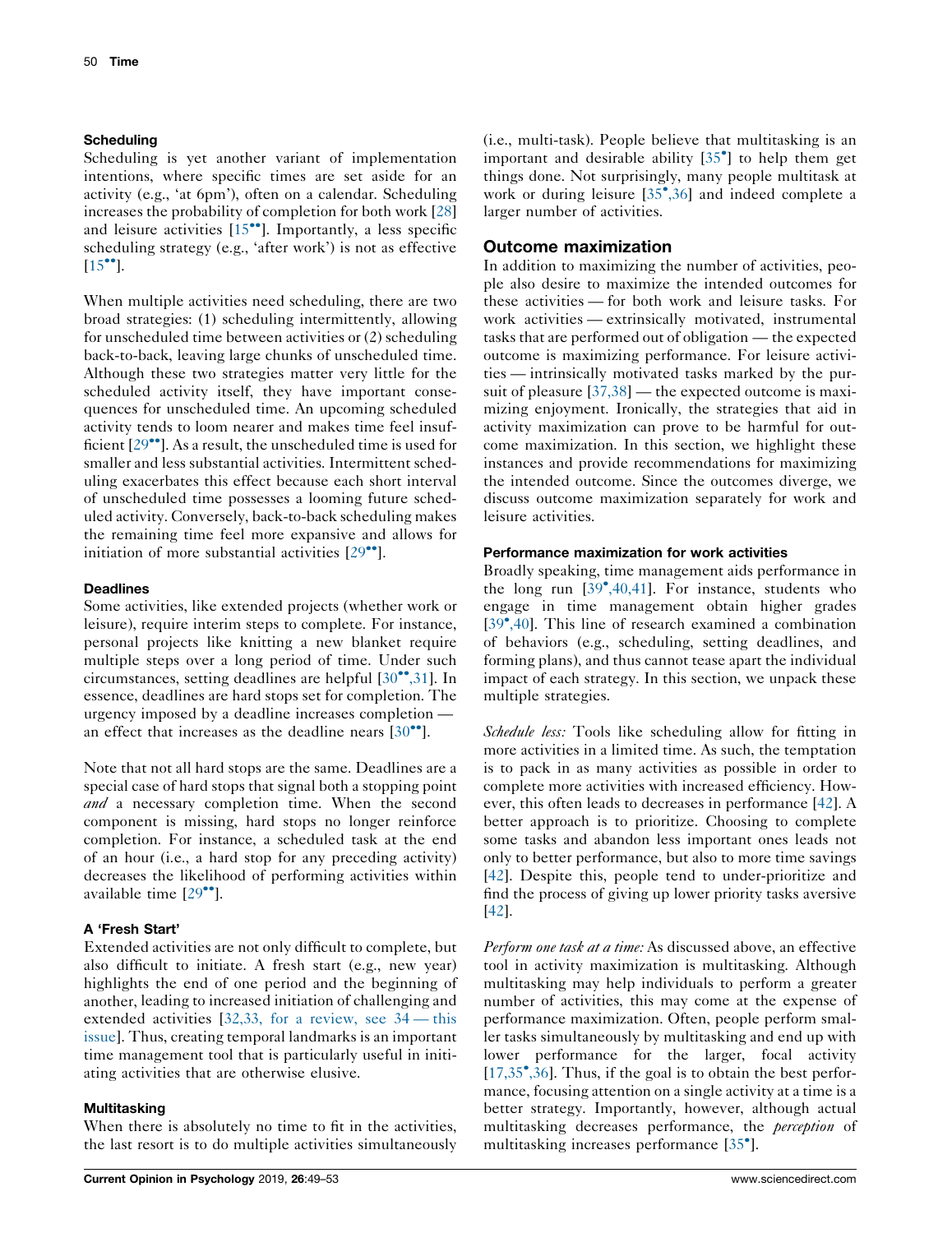<span id="page-2-0"></span>Space deadlines evenly: Although deadlines often help with completion of extended activities, nuances in how deadlines are set are consequential for ultimate performance [30<sup>••</sup>]. [Externally](#page-3-0) imposed deadlines tend to result in better performance than self-imposed ones. This is, at least partially, caused by differences in spacing for externally versus internally set deadlines  $[30\degree]$ . [Deadlines](#page-3-0) that are evenly spaced increase performance relative to less staggered ones. For example, students with three evenly spaced deadlines throughout the semester obtained higher grades than those with all three deadlines at the end of the semester.

#### Enjoyment maximization for leisure activities

The use of time management in the leisure domain is a relatively new concept  $[43^{\bullet\bullet}]$ . [Nonetheless,](#page-4-0) people commonly use strategies like scheduling to fit in leisure [15<sup>\*\*</sup>[,35](#page-3-0)<sup>\*</sup>,43<sup>\*\*</sup>,44]. However, participation in leisure does not guarantee its enjoyment. Scheduling, in particular, can undermine enjoyment in several ways. In this section, we highlight these instances and discuss possible remedies to maximize enjoyment.

Schedule more roughly: People schedule leisure activities to ensure their participation, implicitly assuming that participation in an activity automatically leads to its enjoyment. Unfortunately, however, the act of scheduling leisure decreases enjoyment  $[15\text{''}']$ . This is [because](#page-3-0) the strict beginning and end times imposed by scheduling disrupts the free-flowing nature of leisure activities. Consequently, scheduling more roughly by setting less defined beginning and end times remedies the problem. Thus to maximize enjoyment, it is better to not schedule leisure or to do so only roughly. Indeed, roughly scheduling by referencing a window of time (e.g., 'after work') leads to as much enjoyment as those experiencing the activity spontaneously and significantly more than scheduling more specifically (e.g., 'at 6pm')  $[15$  $[15$ <sup>\*</sup>.

Avoid hard stops: In addition to the impact of scheduling on enjoyment for individual scheduled tasks, scheduling may also undermine enjoyment for activities performed prior to the scheduled tasks. When faced with a hard stop to any activity performed in the preceding time, people predict activities will be less enjoyable [\[45](#page-4-0)]. For instance, participants predicted that desirable activities (e.g., a massage) would be less enjoyable and negative activities (e.g., doctor's appointment) would be more aversive if they occurred before a scheduled activity. The hard stop posed by the scheduled activity creates time pressure  $[29$ <sup> $\bullet$ </sup>] that may [undermine](#page-3-0) enjoyment during the preceding time.

Focus on the now: Even when there is no time pressure, the mere knowledge of future upcoming activities may also undermine enjoyment. Scheduling specifies the sequence of events in one's day. Research on sequences

has shown that people predict that increasing sequences will be more enjoyable [[46\]](#page-4-0). Challenging this, recent studies found that knowing about a desirable upcoming activity robs the current (and otherwise desirable) activity of enjoyment [\[47](#page-4-0)]. For instance, participants enjoyed a comedic video less when they knew that they would next watch another enjoyable video compared to those who were unaware of the future activity. Such a result is in line with prior work showing that being more in-the-moment, or mindful, improves enjoyment [[48\]](#page-4-0), as well as work showing that packing a variety of activities into short periods of time can undermine happiness [\[49](#page-4-0)].

#### **Conclusion**

A better understanding of how time management can help battle time famine is of great interest. People constantly cope with a desire to do many things with an overly limited resource. This has led to an increased valuation of productivity [\[5,6,50](#page-3-0)] and busyness [6, for a [review,](#page-3-0) see 51 — this [issue\]](#page-3-0). To cope with increasing demands on one's time, a variety of strategies are employed.

In this article, we distinguish between two, often competing, motives people have in managing their time: activity maximization and outcome maximization. The review of the relevant literature revealed instances of conflict, where a given strategy that maximizes the number of activities decreases the possibility of outcome maximization. Although certain time management strategies, such as setting deadlines, can aid in both activity and outcome maximization  $[30^{\bullet\bullet}]$ , other [strategies,](#page-3-0) such as scheduling and multitasking, pose tensions between these two goals  $[15\degree, 17]$ . We compile the recent findings to provide suggestions to relieve this tension.

#### Conflict of interest statement

Nothing declared.

#### References and recommended reading

Papers of particular interest, published within the period of review, have been highlighted as:

- of special interest
- •• of outstanding interest
- 1. Devoe S, Pfeffer J: Time is tight: how higher economic value of time increases feelings of time pressure. J Appl Psychol 2011, 96:665-676 <http://dx.doi.org/10.1037/a0022148>.
- 2. Lehto AM: Time pressure as a stress factor. Loisir Soc/Soc Leisure 1998, 21:491-511 [http://dx.doi.org/10.1080/](http://dx.doi.org/10.1080/07053436.1998.10753666) [07053436.1998.10753666](http://dx.doi.org/10.1080/07053436.1998.10753666).
- 3. Rudd M, Vohs KD, Aaker J: Awe expands people's perception of time, alters decision making, and enhances well-being.<br>Psychol Sci 2012, 23:1130-1136 [http://dx.doi.org/10.1177/](http://dx.doi.org/10.1177/0956797612438731) [0956797612438731.](http://dx.doi.org/10.1177/0956797612438731)
- Kahneman D, Krueger AB, Schkade DA, Schwarz N, Stone AA: A survey method for characterizing daily life experience: the day reconstruction method. Science (New York, NY) 2004, 306:1776- 1780 [http://dx.doi.org/10.1126/science.1103572.](http://dx.doi.org/10.1126/science.1103572)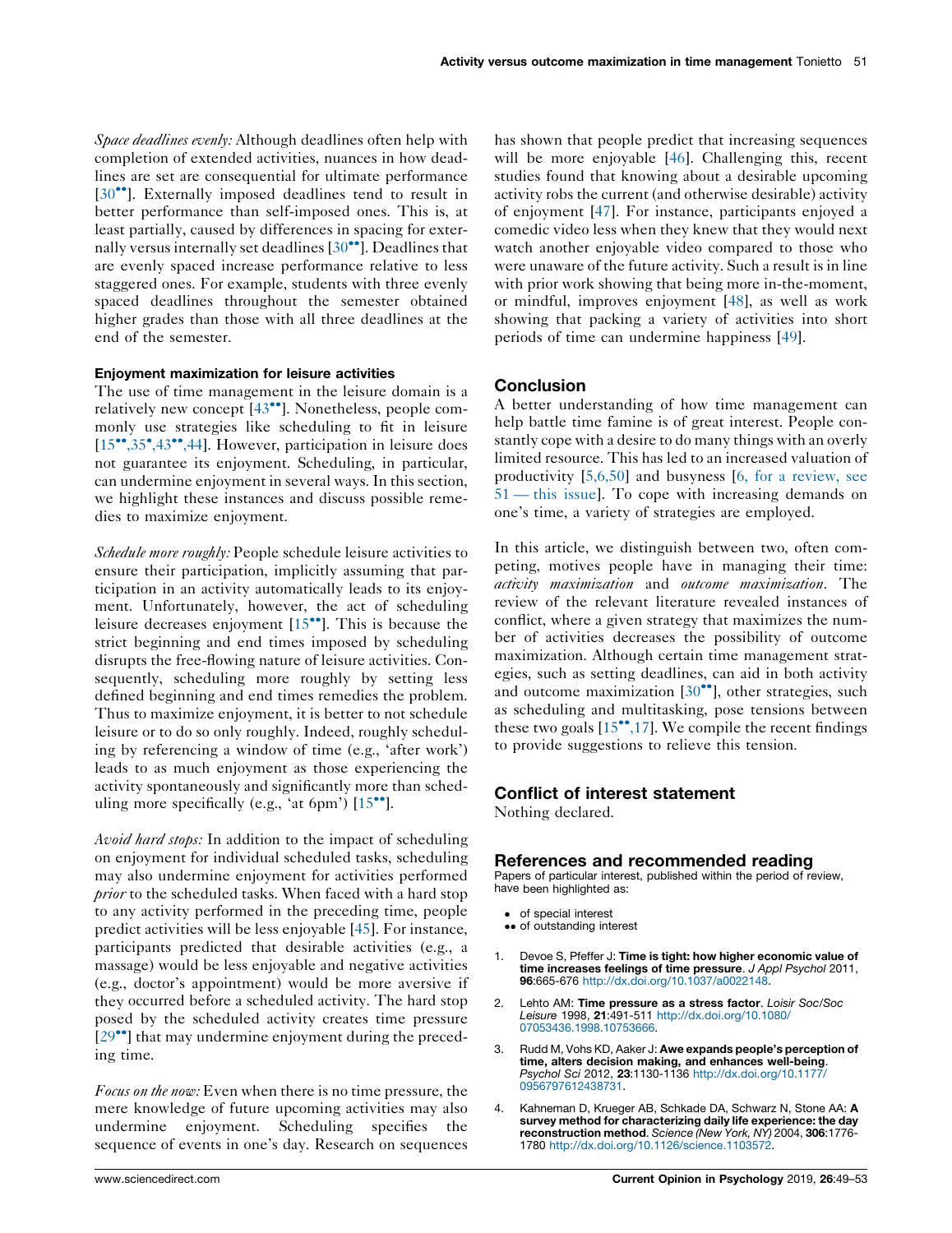- <span id="page-3-0"></span>5. Keinan A, Kivetz R: Productivity orientation and the consumption of collectable experiences. J Consumer Res 2011, 37:935-950 [http://dx.doi.org/10.1086/657163.](http://dx.doi.org/10.1086/657163)
- 6. Etkin J, Berger J: The downside of productive leisure, in press, 2018.
- 7. Bellezza S, Paharia N, Keinan A: [Conspicuous](http://refhub.elsevier.com/S2352-250X(18)30055-1/sbref0290) consumption of time: when [busyness](http://refhub.elsevier.com/S2352-250X(18)30055-1/sbref0290) and lack of leisure time become a status symbol. J [Consumer](http://refhub.elsevier.com/S2352-250X(18)30055-1/sbref0290) Res 2016, 44:118-138.
- 8. Chapman GB, Li M, Colby H, Yoon H: Opting in vs opting out of influenza vaccination. JAMA 2010, 304:43-44 [http://dx.doi.org/](http://dx.doi.org/10.1001/jama.2010.892) [10.1001/jama.2010.892.](http://dx.doi.org/10.1001/jama.2010.892)
- Milkman KL, Beshears J, Choi JJ, Laibson D, Madrian BC: Using implementation intentions prompts to enhance influenza vaccination rates. Proc Natl Acad Sci 2011, 108:10415-10420 <http://dx.doi.org/10.1073/pnas.1103170108>.
- 10. Buehler R, Griffin D, Ross M: Exploring the "planning fallacy": why people underestimate their task completion times. J Pers Soc Psychol 1994, 67:366-381 [http://dx.doi.org/10.1037/0022-](http://dx.doi.org/10.1037/0022-3514.67.3.366) [3514.67.3.366.](http://dx.doi.org/10.1037/0022-3514.67.3.366)
- 11. Buehler R, Griffin D, Ross M: Inside the planning fallacy: the causes and consequences of optimistic time predictions. In Heuristics and Biases: The Psychology of Intuitive Judgment. Edited by Gilovich T, Griffin D, Kahneman D. Cambridge University Press; 2002:250-270 [http://dx.doi.org/10.1017/](http://dx.doi.org/10.1017/CBO9780511808098.016) [CBO9780511808098.016.](http://dx.doi.org/10.1017/CBO9780511808098.016)
- 12. Shu SB, Gneezy A: Procrastination of enjoyable experiences. J Market Res 2010, 47:933-944 [http://dx.doi.org/10.1509/](http://dx.doi.org/10.1509/jmkr.47.5.933) [jmkr.47.5.933.](http://dx.doi.org/10.1509/jmkr.47.5.933)
- 13. Steel P, Brothen T, Wambach C: Procrastination and personality, performance, and mood. Pers Ind Differ 2001, 30:95-106 [http://dx.doi.org/10.1016/S0191-8869\(00\)00013-1](http://dx.doi.org/10.1016/S0191-8869(00)00013-1).
- 14. Zauberman G, Lynch JG: Resource slack and propensity to discount delayed investments of time versus money. J Exp Psychol Gen 2005, 134:23-37 [http://dx.doi.org/10.1037/0096-](http://dx.doi.org/10.1037/0096-3445.134.1.23) [3445.134.1.23.](http://dx.doi.org/10.1037/0096-3445.134.1.23)
- 15. Tonietto GN, Malkoc SA: The calendar mindset: scheduling
- $\ddot{\phantom{0}}$ takes the fun out and puts the work in. J Market Res 2016, 53:922-936 <http://dx.doi.org/10.1509/jmr.14.0591>.

When leisure is scheduled, people become less excited in anticipation and ultimately enjoy the activity less. This is because scheduling disrupts the free-flowing nature of leisure, making the activity feel more like work and robbing it of enjoyment.

- 16. Etkin J: The hidden cost of personal [quantification](http://refhub.elsevier.com/S2352-250X(18)30055-1/sbref0335). J Consumer Res 2016, 42[:967-984.](http://refhub.elsevier.com/S2352-250X(18)30055-1/sbref0335)
- 17. Bowman LL, Levine LE, Waite BM, Gendron M: Can [students](http://refhub.elsevier.com/S2352-250X(18)30055-1/sbref0340) really multitask? An [experimental](http://refhub.elsevier.com/S2352-250X(18)30055-1/sbref0340) study of instant messaging while reading. Comp Educ 2010, 54[:927-931.](http://refhub.elsevier.com/S2352-250X(18)30055-1/sbref0340)
- 18. Gollwitzer PM: Goal achievement: the role of intentions. Eur Rev Soc Psychol 1993, 4:141-185 [http://dx.doi.org/10.1080/](http://dx.doi.org/10.1080/14792779343000059) [14792779343000059](http://dx.doi.org/10.1080/14792779343000059).
- 19. Gollwitzer PM, [Moskowitz](http://refhub.elsevier.com/S2352-250X(18)30055-1/sbref0350) GB: Goal effects on action and cognition. In Social [Psychology:](http://refhub.elsevier.com/S2352-250X(18)30055-1/sbref0350) Handbook of Basic Principles. Edited by Higgins ET, [Kruglanski](http://refhub.elsevier.com/S2352-250X(18)30055-1/sbref0350) AW. Guilford Press; [1996:361-399.](http://refhub.elsevier.com/S2352-250X(18)30055-1/sbref0350)
- 20. Gollwitzer PM: Implementation intentions: strong effects of simple plans. Am Psychol 1999, 54:493-503 [http://dx.doi.org/](http://dx.doi.org/10.1037/0003-066X.54.7.493) [10.1037/0003-066X.54.7.493](http://dx.doi.org/10.1037/0003-066X.54.7.493).
- Gollwitzer PM, Brandstätter V: [Implementation](http://refhub.elsevier.com/S2352-250X(18)30055-1/sbref0360) intentions and effective goal pursuit. J Pers Soc Psychol 1997, 73[:186-199.](http://refhub.elsevier.com/S2352-250X(18)30055-1/sbref0360)
- 22. Nickerson DW, Rogers T: Do you have a voting plan? implementation intentions, voter turnout, and organic plan making. Psychol Sci 2010, 21:194-199 [http://dx.doi.org/10.1177/](http://dx.doi.org/10.1177/0956797609359326) [0956797609359326](http://dx.doi.org/10.1177/0956797609359326).
- 23. Milne S, Orbell S, Sheeran P: Combining motivational and volitional interventions to promote exercise participation: protection motivation theory and implementation intentions. Br J Health Psychol 2002, 7(Pt 2):163-184 [http://dx.doi.org/](http://dx.doi.org/10.1348/135910702169420) [10.1348/135910702169420.](http://dx.doi.org/10.1348/135910702169420)
- 24. Sheeran P, Orbell S: [Self-schemas](http://refhub.elsevier.com/S2352-250X(18)30055-1/sbref0375) and the theory of planned [behaviour](http://refhub.elsevier.com/S2352-250X(18)30055-1/sbref0375). Eur J Soc Psychol 2000, 30:533-550 https:// [doi.org/10.1002/1099-0992\(200007/08\)30:4](http://refhub.elsevier.com/S2352-250X(18)30055-1/sbref0375)<533::AID-EJSP6>[3.0.CO;2-F.](http://refhub.elsevier.com/S2352-250X(18)30055-1/sbref0375)
- 25. Belyavsky Bayuk J, Janiszewski C, Leboeuf AR: Letting good opportunities pass us by: examining the role of mind-set during goal pursuit. J Consumer Res 2010, 37:570-583 [http://dx.](http://dx.doi.org/10.1086/654892) [doi.org/10.1086/654892.](http://dx.doi.org/10.1086/654892)
- 26. Dai H, Milkman KL, Beshears J, Choi JJ, Laibson D, Madrian BC: Planning prompts as a means of increasing rates of immunization and preventive screening. Public Policy Aging Rep 2012, 22:16-19 [http://dx.doi.org/10.1093/ppar/22.4.16.](http://dx.doi.org/10.1093/ppar/22.4.16)
- 27. Milkman KL, Beshears J, Choi JJ, Laibson D, Madrian BC:
- $\ddot{\phantom{0}}$ Planning prompts as a means of increasing preventive<br>screening rates. Preventive Med 2013, 56:92-93 [http://dx.doi.](http://dx.doi.org/10.1016/j.ypmed.2012.10.021) [org/10.1016/j.ypmed.2012.10.021.](http://dx.doi.org/10.1016/j.ypmed.2012.10.021)

The authors demonstrate that planning prompts increase follow through. Providing patients with a planning prompt reminding them of the time of their scheduled colonoscopy appointment increased attendance by 15%.

- 28. Chapman CS, Goodale MA: Seeing all the obstacles in your way: the effect of visual feedback and visual feedback schedule on obstacle avoidance while reaching. Exp Brain Res 2010, 202:363-375 <http://dx.doi.org/10.1007/s00221-009-2140-7>.
- 29. Tonietto GN, Malkoc SA, Nowlis SM: When an hour feels shorter:  $\bullet\bullet$ future boundary tasks contract the perception and

consumption of time. J Consumer Res. (forthcoming). Bounded intervals of time (e.g., an hour before a scheduled meeting) feel prospectively shorter than unbounded intervals of time (e.g., an hour with nothing scheduled subsequently). This temporal contraction leads consumers to perform fewer tasks and are less likely to perform relatively extended (though objectively feasible) tasks.

#### 30. Ariely D, Wertenbroch K: [Procrastination,](http://refhub.elsevier.com/S2352-250X(18)30055-1/sbref0405) deadlines, and  $\bullet\bullet$ performance: self-control by [precommitment](http://refhub.elsevier.com/S2352-250X(18)30055-1/sbref0405). Psychol Sci 2002, 13[:219-224.](http://refhub.elsevier.com/S2352-250X(18)30055-1/sbref0405)

The authors find that people are often willing to impose costly deadlines on themselves. However, externally-imposed deadlines lead to better performance than self-imposed deadlines. This is because self-imposed deadlines are generally not evenly-spaced and thus not optimally set.

- 31. Tu Y, Soman D: The categorization of time and its impact on task initiation. J Consumer Res 2014, 41:810-822 [http://dx.doi.](http://dx.doi.org/10.1086/677840) [org/10.1086/677840](http://dx.doi.org/10.1086/677840).
- 32. Dai H, Milkman KL, Riis J: The fresh start effect: temporal landmarks motivate aspirational behavior. Manage Sci 2014, 60:2563-2582 <http://dx.doi.org/10.1287/mnsc.2014.1901>.
- 33. Dai H, Milkman KL, Riis J: Put your imperfections behind you: temporal landmarks spur goal initiation when they signal new beginnings. Psychol Sci 2015, 26:1927-1936 [http://dx.doi.org/](http://dx.doi.org/10.1177/0956797615605818) [10.1177/0956797615605818.](http://dx.doi.org/10.1177/0956797615605818)
- 34. Dai H, Li C: How [experiencing](http://refhub.elsevier.com/S2352-250X(18)30055-1/sbref0425) and anticipating temporal landmarks influence [motivation](http://refhub.elsevier.com/S2352-250X(18)30055-1/sbref0425). Curr Opin Psychol 2018. this [issue.](http://refhub.elsevier.com/S2352-250X(18)30055-1/sbref0425)
- 35. Srna S, Schrift R, Zauberman G: Multitasking: perception and performance. J Consumer Res. (forthcoming).

• **Performance**. *J Consumer Hes.* (forthcoming).<br>Performing multiple tasks at once can often undermine performance. However, the perception of multitasking can actually improve performance. When people perceive that they are multitasking, they feel more engaged and perform better than those that perceive that they are singletasking.

- 36. Offer S, Schneider B: Revisiting the gender gap in time-use patterns: multitasking and well-being among mothers and fathers in dual-earner families. Am Sociol Rev 2011, 76:809-833 [http://dx.doi.org/10.1177/0003122411425170.](http://dx.doi.org/10.1177/0003122411425170)
- 37. Babin B, Darden W, Griffin M: Work and or fun: [measuring](http://refhub.elsevier.com/S2352-250X(18)30055-1/sbref0440) hedonic and utilitarian shopping value. J [Consumer](http://refhub.elsevier.com/S2352-250X(18)30055-1/sbref0440) Res [1994:644-656.](http://refhub.elsevier.com/S2352-250X(18)30055-1/sbref0440)
- 38. Laran J, Janiszewski C: Work or fun? How task construal and completion influence regulatory behavior. J Consumer Res 2011, 37:967-983 <http://dx.doi.org/10.1086/656576>.
- 39. Bond MJ, Feather NT: Some [correlates](http://refhub.elsevier.com/S2352-250X(18)30055-1/sbref0450) of structure and  $\bullet$ purpose in the use of time. J Pers Soc Psychol 1988, 55[:321-329.](http://refhub.elsevier.com/S2352-250X(18)30055-1/sbref0450)